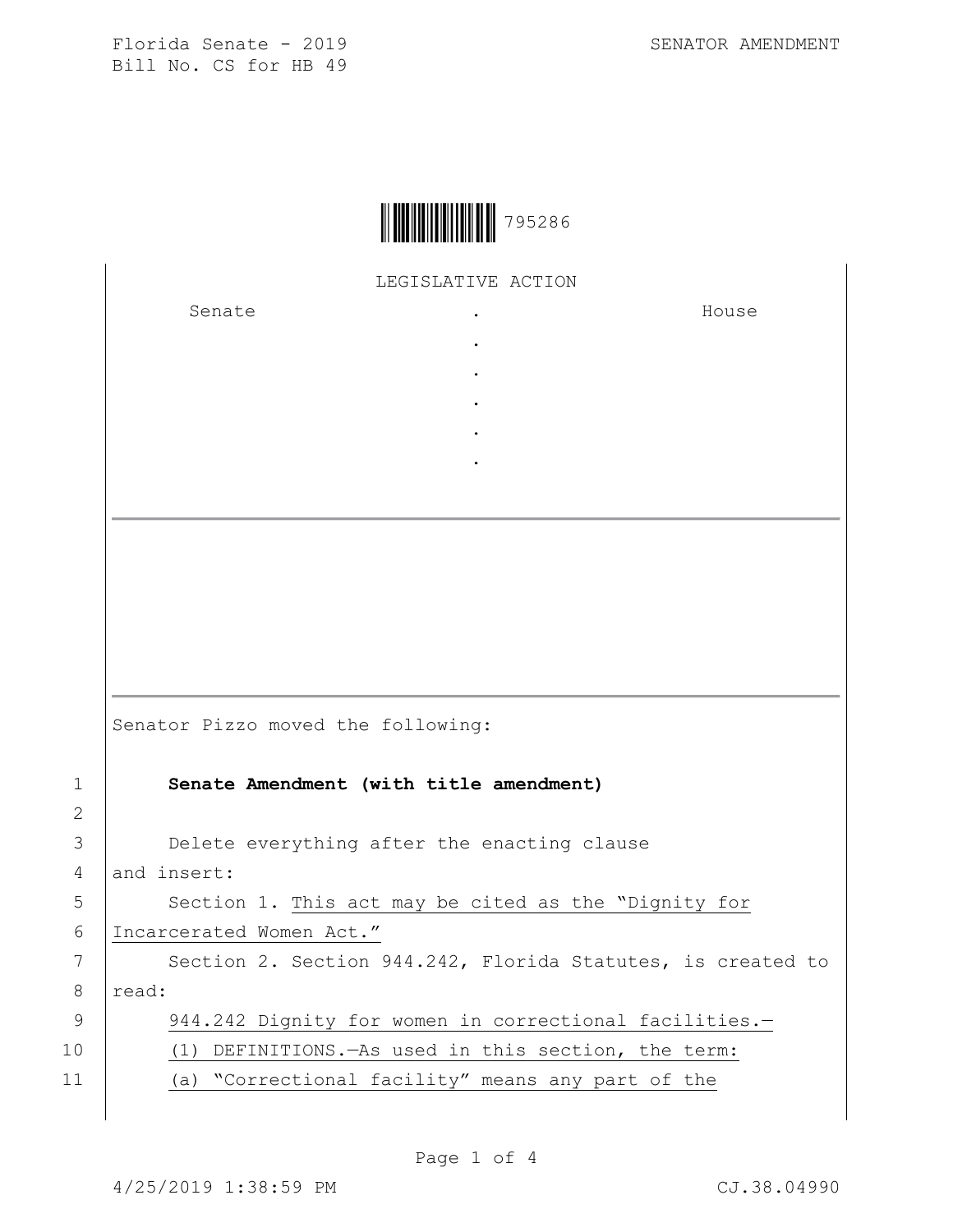Ì795286QÎ795286

| 12 | correctional system, any county detention facility, juvenile   |
|----|----------------------------------------------------------------|
| 13 | detention center or residential facility, temporary holding    |
| 14 | center, or other criminal detention facility operated by or on |
| 15 | behalf of the state or any political subdivision.              |
| 16 | (b) "Correctional facility employee" means a correctional      |
| 17 | officer employed by a correctional facility.                   |
| 18 | (c) "Health care products" includes the following:             |
| 19 | 1. Feminine hygiene products, including tampons.               |
| 20 | 2. Moisturizing soap that is not lye-based.                    |
| 21 | 3. Toothbrushes.                                               |
| 22 | 4. Toothpaste.                                                 |
| 23 | 5. Any other health care product the correctional facility     |
| 24 | deems appropriate.                                             |
| 25 | (d) "State of undress" means not dressed or not fully          |
| 26 | dressed.                                                       |
| 27 | (2) HEALTH CARE PRODUCTS. - A correctional facility shall      |
| 28 | make available health care products to each woman incarcerated |
| 29 | in the facility at no cost to the woman in a quantity that is  |
| 30 | appropriate to the needs of the woman without a medical        |
| 31 | referral. A correctional facility may not require that a woman |
| 32 | be diagnosed with an illness in order to access health care    |
| 33 | products. A correctional facility shall make health care       |
| 34 | products available in common housing areas and in medical care |
| 35 | facilities.                                                    |
| 36 | (3) MALE CORRECTIONAL FACILITY EMPLOYEES.-                     |
| 37 | (a) A male correctional facility employee may not conduct a    |
| 38 | pat-down search or body cavity search on an incarcerated woman |
| 39 | unless the woman presents an immediate risk of harm to herself |
| 40 | or others and a female correctional facility employee is not   |
|    |                                                                |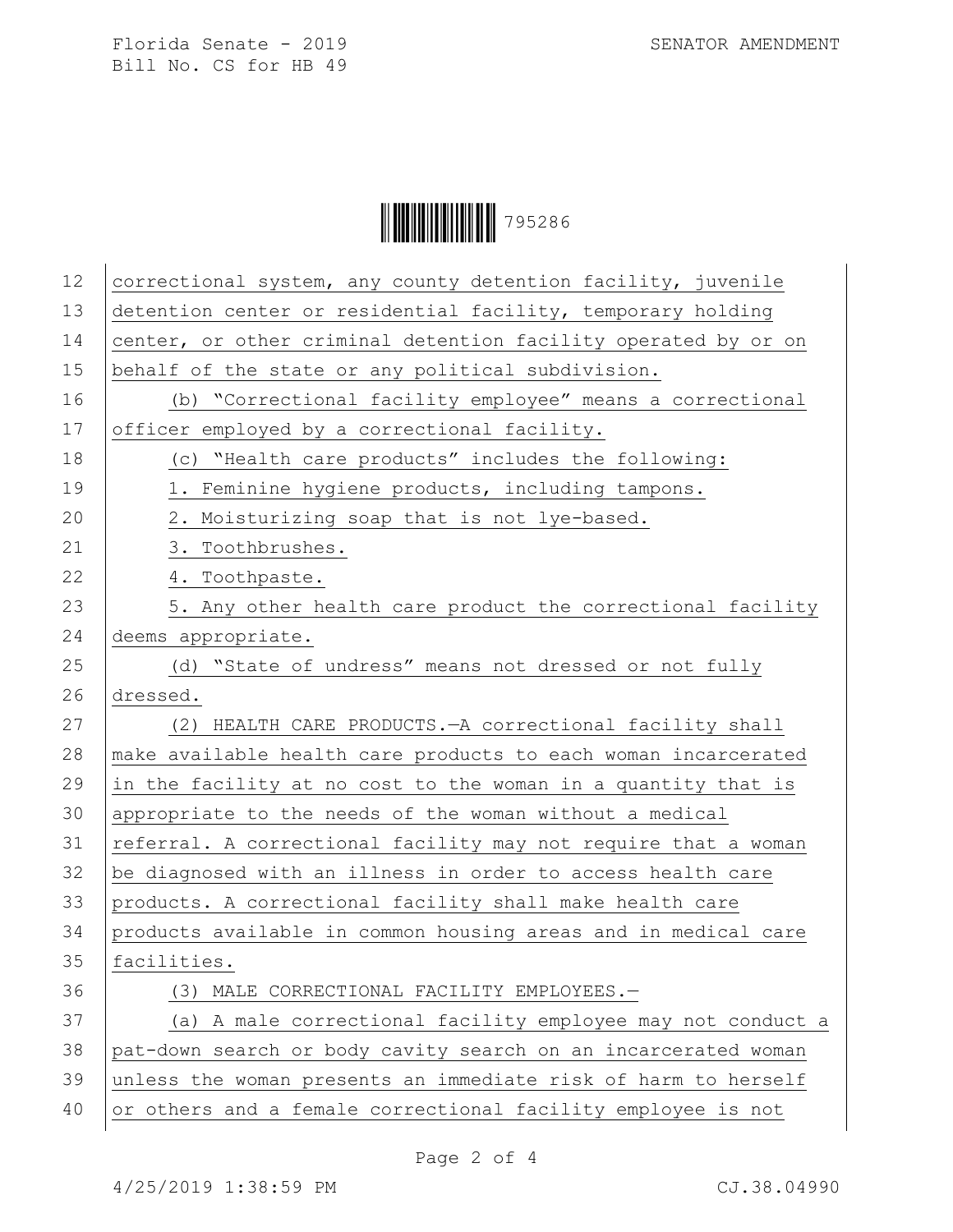

| 41 | available to do the search.                                      |
|----|------------------------------------------------------------------|
| 42 | (b) A male correctional facility employee shall announce         |
| 43 | his presence upon entering a housing unit for incarcerated       |
| 44 | women.                                                           |
| 45 | (c) A male correctional facility employee may not enter an       |
| 46 | area of the correctional facility in which an incarcerated woman |
| 47 | may be in a state of undress or an area where an incarcerated    |
| 48 | woman in a state of undress may be viewed, including, but not    |
| 49 | limited to, restrooms, shower areas, and medical treatment       |
| 50 | areas. If a female correctional facility employee is not         |
| 51 | available or if a female correctional facility employee requires |
| 52 | assistance, a male correctional facility employee may enter such |
| 53 | area only in the event of a medical emergency or if an           |
| 54 | incarcerated woman presents an immediate risk of harm to herself |
| 55 | or others.                                                       |
| 56 | (d) If a male correctional facility employee conducts a          |
| 57 | pat-down search or body cavity search or enters a prohibited     |
| 58 | area in an emergency situation as provided in paragraph (a) or   |
| 59 | paragraph (c), the male correctional facility employee shall     |
| 60 | document the incident, including the circumstances necessitating |
| 61 | the male correctional facility employee's actions, no later than |
| 62 | 3 days after the incident. The correctional facility shall       |
| 63 | review and retain all documentation.                             |
| 64 | Section 3. This act shall take effect July 1, 2019.              |
| 65 | ================= T I T L E A M E N D M E N T ================   |
| 66 | And the title is amended as follows:                             |
| 67 | Delete everything before the enacting clause                     |
| 68 | and insert:                                                      |
| 69 | A bill to be entitled                                            |

Page 3 of 4